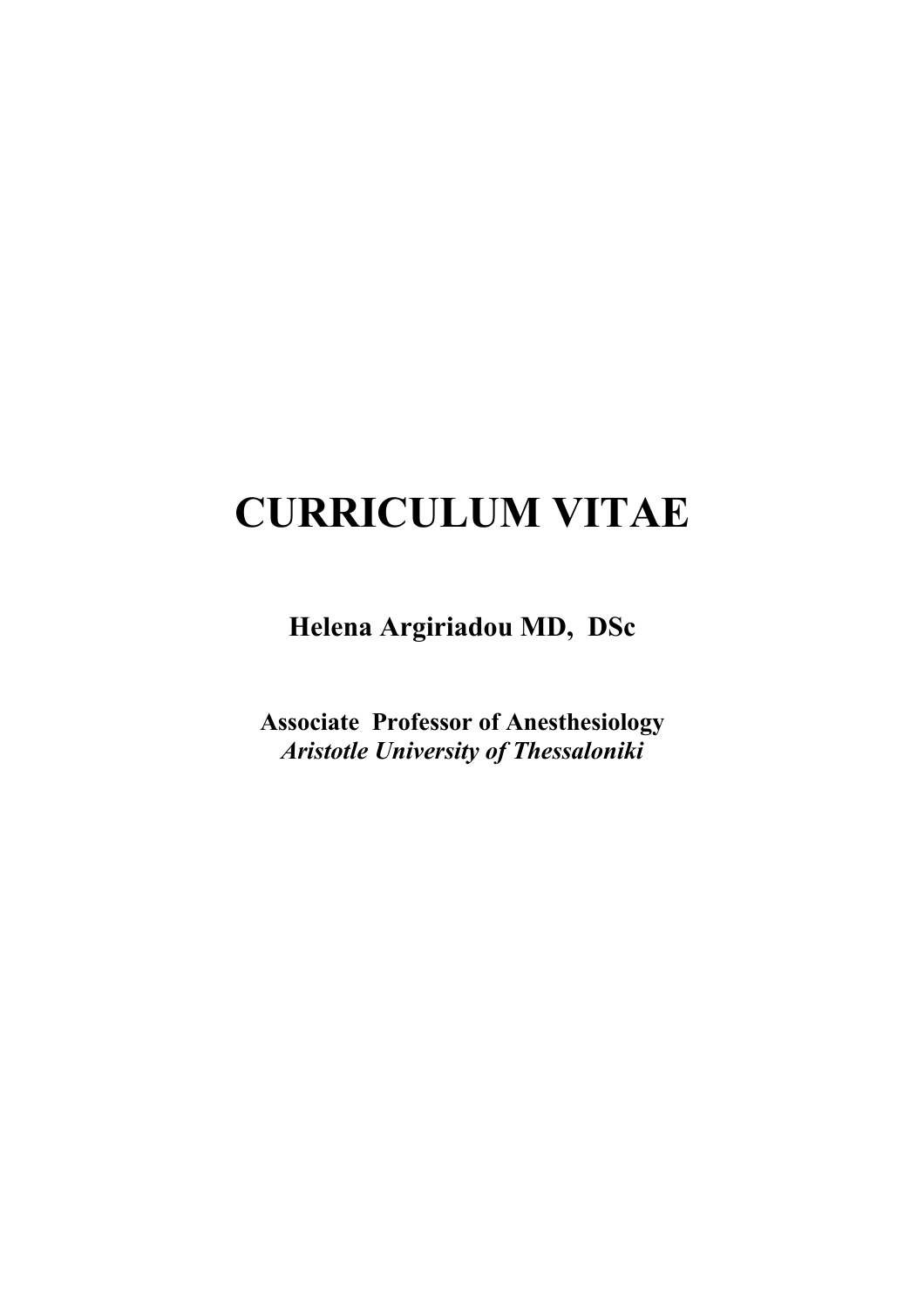# **HELENA ARGIRIADOU MD, DSc**

**Associate Professor of Anesthesiology Aristotle University of Thessaloniki**

**Name**: Eleni Argiriadou

**Title:** Associate Professor of Anesthesiology, School of Medicine, Faculty of Health Sciences, Aristotle University of Thessaloniki, Greece

**Department:** Cardiac Anesthesia, Cardiothoracic Department, AHEPA University Hospital

Address: Stilponos Kyriakidi 1, Thessaloniki

**E-mail**: argiriadou@auth.gr

**Telephone**: +302310 994871 (office), +30 6973219190 (mobile)

## **PROFESSIONAL AND ACADEMIC TITLES**

1. **Medical Degree (Ptychion Iatrikis)**, Aristotle University of Thessaloniki Medical School, Greece (1994)

2. **Board-certified Specialist Anesthesiologist** Board certified in Greece (2000)

3. **Doctoral Thesis (DSc)**: Technisches Univesrsitat Munich, Germany, Doktor Arbeit (Doctoral Thesis), 2002

4**. Board-certified Specialist Intensivist -Training in Intensive Care Unit** Board certified in Greece (2000)

5. **Consultant in Cardiac and Thoracic Anesthesia**, appointed by AHEPA University Hospital, 2004-2012

4. **Lecturer in Anesthesiology**, Aristotle University of Thessaloniki Medical School, AHEPA University Hospital, Thessaloniki, Greece (2011-2014)

5. **Assistant Professor of Anesthesiology**, Aristotle University of Thessaloniki Medical School, AHEPA University Hospital, Thessaloniki, Greece (2014-2020)

6. **Associate Professor of Anesthesiology**, School of Medicine, Faculty of Health Sciences, Aristotle University of Thessaloniki, Greece (2020)

## **TRAINING IN ANESTHESIOLOGY AND INTENSIVE CARE UNIT**

1. Basic Training in Anesthesia and ICU, AHEPA University Hospital (7/7/1995 – 30/9/1998, 01/09/1998-15/01/2000)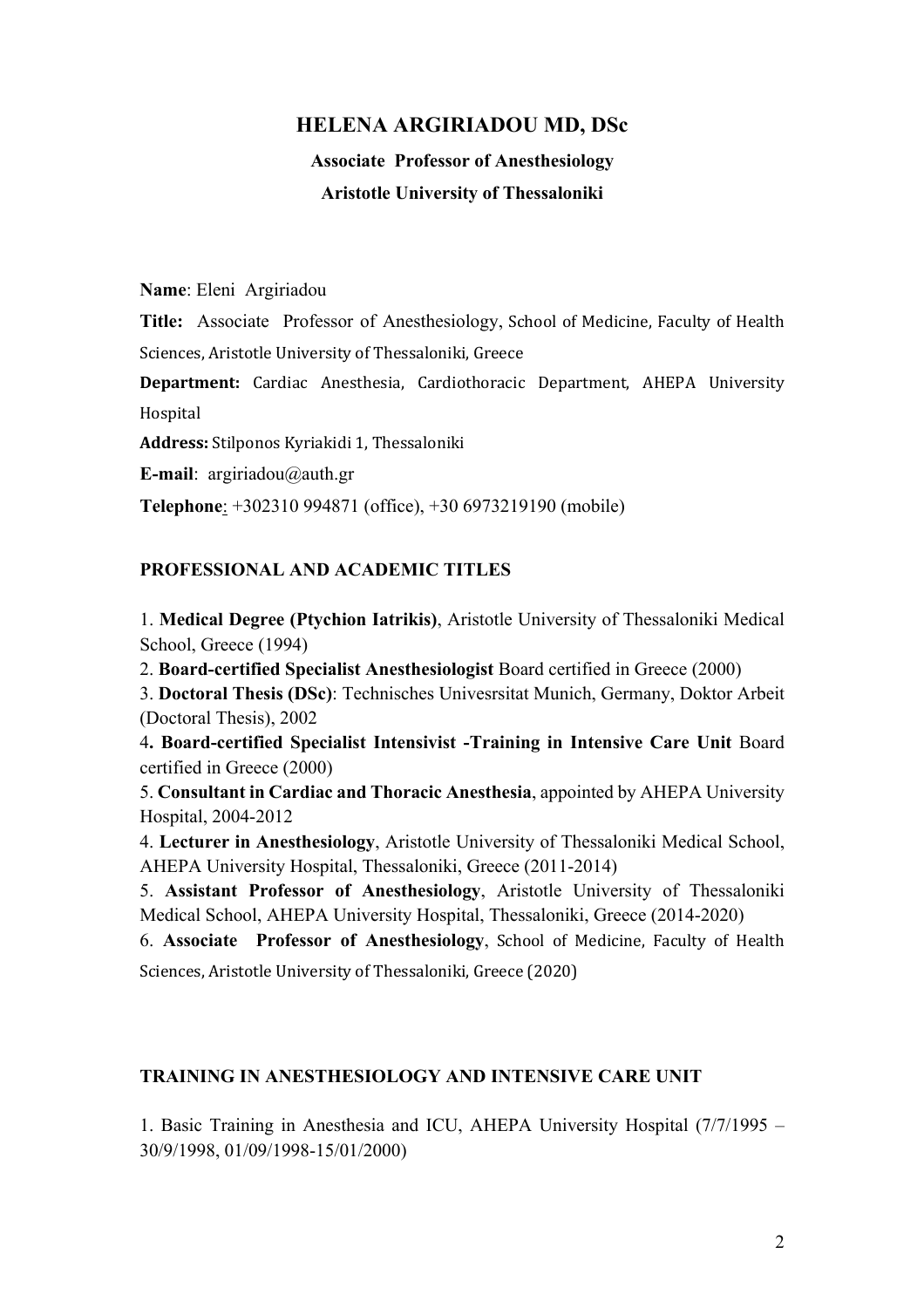2. Basic Training in Anesthesia (1/10/1998-31/08/1999), Scholarship of the German Academic Exchange Service (D.A.A.D) Klinikum Rechts der Isar, Technisches Univesrsitat, Munich, Germany

3. Training in Adult Intensive Care Unit, AHEPA University Hospital, 2002-2004.

## **POSTGRADUATE SPECIALIST TRAINING**

-2001: Clinical Training on fast track anesthetic management in adult cardiac surgery-Department of Cardiac Anesthesia, Hopital Europeen Georges Pompidou, Paris (1- 19/10/2001).

-2007: Clinical Training on anesthetic management in minimal invasive extracorporeal circulation and ECMO Department of Cardiac Anesthesia, University of Regensburg (19- 21/11/2007)

-2008: NIRS masterclass course, Paris (4-5/02/2008)

-2008: Clinical Training on anesthetic management in minimal invasive cardiac surgery (thoracoscopic mitral repair, transcatheter aortic valve implantation) Department of Cardiac Anesthesia, Deutsches Herzzentrum München (11/3- 11/4/2008), with scholarship of the German Academic Exchange Service

-2008: Clinical Training on anesthetic management in minimal invasive extracorporeal circulation and ECMO Department of Cardiac Anesthesia, Antonius Hospital, Nieuwgein, Netherlands (29/9-1/10/2008)

-2008: Clinical Training on anesthetic management transcatheter aortic valve Department of Cardiac Anesthesia, Antonius Hospital, Nieuwgein, Netherlands (5- 6/11/2008)

-2009: Clinical Training on anesthetic management in mechanical support in cardiac surgery,Department of Cardiac Anesthesia, Ruhr Universität Bochum, HDZ Nordrhein Westfalen (4-8/5/2009)

-2009:Workshop "Mechanical Circulatory Support systems", Herzzentrum Berlin, (2- 4/11/2009)

-2012:Course "Networks in Anaesthesiology Forum" Barcelona, Spain (16- 18/02/2012)

-2013: Course in "Severe bleeding"American Austrian Foundation Salburg, Austria (28/01-01/02/2013)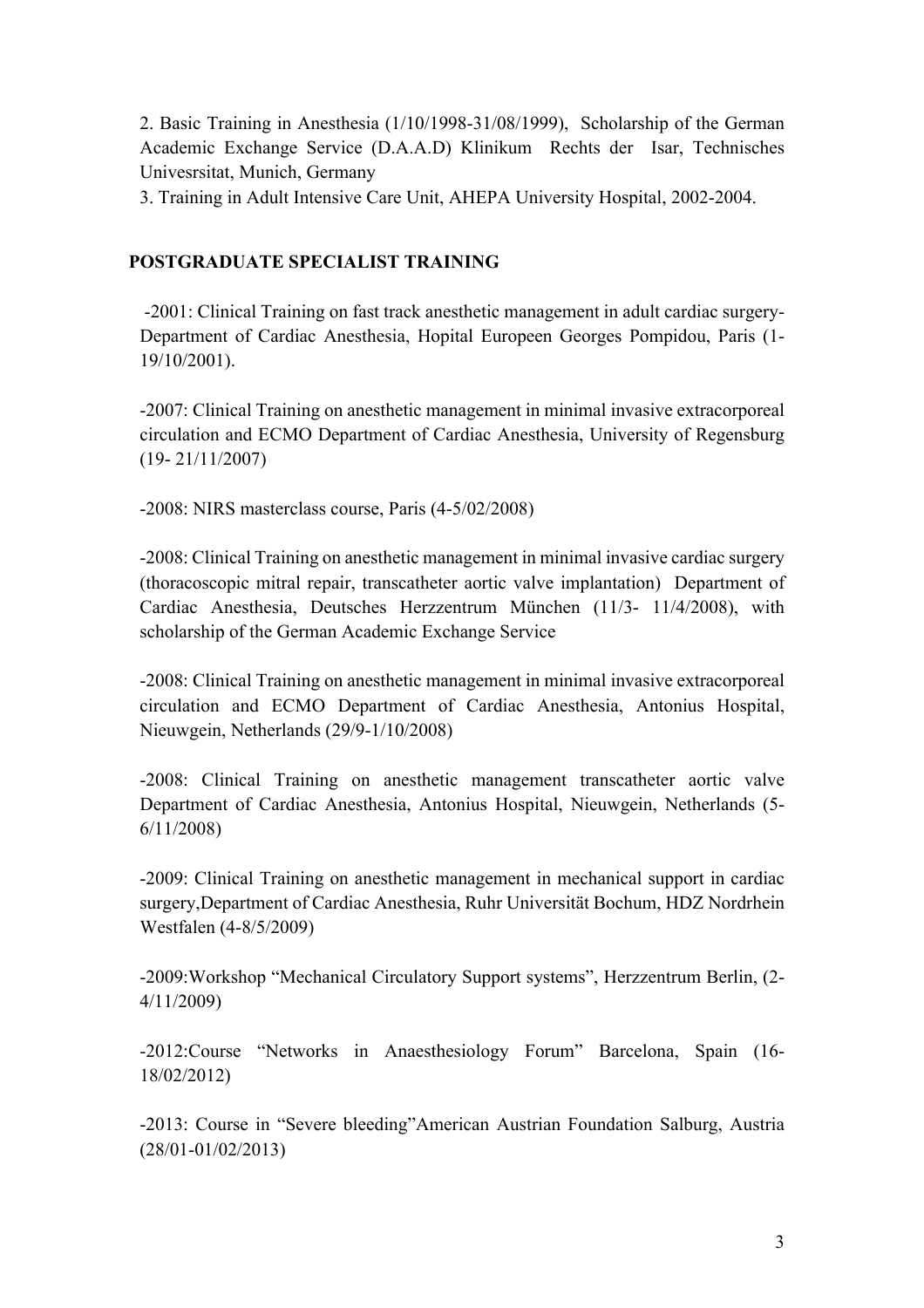-2015: Course in "Severe bleeding" American Austrian Foundation Vienna, Austria (13-15/06/2015)

### **FOCUS ON INDUSTRIAL INNOVATION**

-Organizer and Lecturer at the "Cerebral Oximetry State of the Art" courses (Medtronic; 2015-2019)

-Organizer and Lecturer at the Advanced Course in Minimal invasive Extracorporeal Circulation (MiECC) systems (Medtronic Academia).

-Organizer and Lecturer at the Minimal Extracorporeal Circulation (MECC) courses in Thessaloniki, Greece (2008-2011).

#### **MEMBER OF SCIENTIFIC SOCIETIES**

-The European Association of Cardio-thoracic Anaesthesiologists -Hellenic Anesthesia and Intensive Care Unit Society

- Minimal Invasive Extracorporeal Technologies International Society (MiECTiS)

#### **INVITED LECTURES AND CONGRESS ORGANIZATION**

- Member of the Organizing Committee of the 1<sup>st</sup> MiECT Update Meeting (Thessaloniki, December 2017)
- Member of the Organizing Committee of the 2nd International Symposium on Minimal Extracorporeal Circulation Technologies (MiECT) (Athens June 2016)
- Member of the Organizing Committee of the 1<sup>st</sup> International Symposium on Minimal Extracorporeal Circulation Technologies (MiECT) (Thessaloniki 13-14 June 2014)
- Member of the Organizing Committee of the 1<sup>st</sup> MiECT Update Meeting (Thessaloniki, December 2019)
- Member of the Organizing Committee of 3 panhellenic congresses.
- 7 invited lectures in international congresses
- Participation as a lecturer, chairman or commentator in 4 international and 59 Greek congresses

## **RESEARCH ACTIVITY**

1. (Sub-Investigator) Conventional versus Minimally Invasive extra-corporeal circulation in patients undergoing Cardiac Surgery: a randomised controlled trial (CoMICS) ISRCTN 92590475 *https://doi.org/10.1186/ISRCTN92590475*